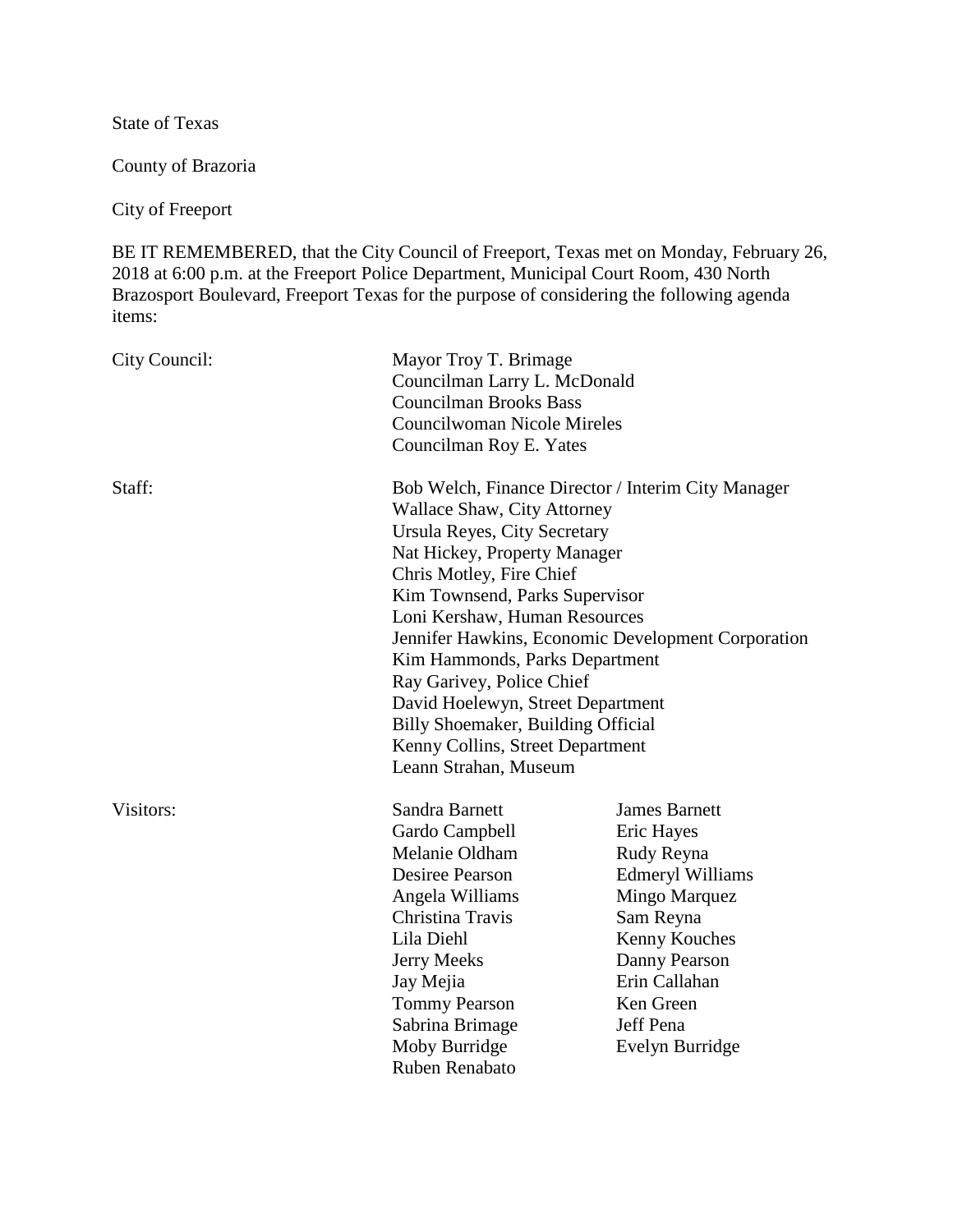# Call to order.

Mayor Troy T. Brimage called the meeting to order at 6:00 p.m.

## Invocation.

Wallace Shaw offered the invocation.

Pledge of Allegiance.

Mayor Troy T. Brimage led the Pledge of Allegiance.

Attending citizens and their business.

There were none.

## Consideration of approving the minutes for February 5, 2018.

On a motion by Councilwoman Mireles, seconded by Councilman McDonald, with all present voting "Aye", Council unanimously approved the February 5, 2018 Council Minutes.

Consideration of approving Ordinance No. 2018-2144 calling the annual general election for the City of Freeport for the first Saturday in May, 2018, being May 5, 2018, at which the voters of said City residing in Wards A and C shall be permitted or vote for or against the candidates for Positions A and C on the City Council of the City of Freeport; providing polling places for said election; establishing the qualifications for candidates for the offices to be voted upon; providing for applications for candidates and specifying a filing dead line and the date when filing may begin; providing for the qualifications of electors; appointing the officers of said election and designating the number of clerks to assist in conducting said election and the compensation to be paid the election judge and clerks; providing for early, voting; providing for ratification and confirmation by the Mayor of said City of the action taken by this Ordinance; and providing for and effective date of this ordinance.

Mayor Brimage announced to Council and the Citizens of Freeport that the election law states that this Ordinance has to be approved 78 days prior to the elections which was President's Day. Mayor Brimage stated that he choose not to have a meeting because of the Holiday. However, we did check with our Attorney Mr. Shaw, Olson and Olson and the Secretary of State Office and the election code 3.007 states that it does not affective the validity of an election.

On a motion by Councilman Bass, seconded by Councilman McDonald, with all present voting "Aye", Council unanimously approved Ordinance No. 2018-2144 calling the annual general election for the City of Freeport for the first Saturday in May, 2018, being May 5, 2018, at which the voters of said City residing in Wards A and C shall be permitted to vote for or against the candidates for Positions A and C on the City Council of the City of Freeport; providing polling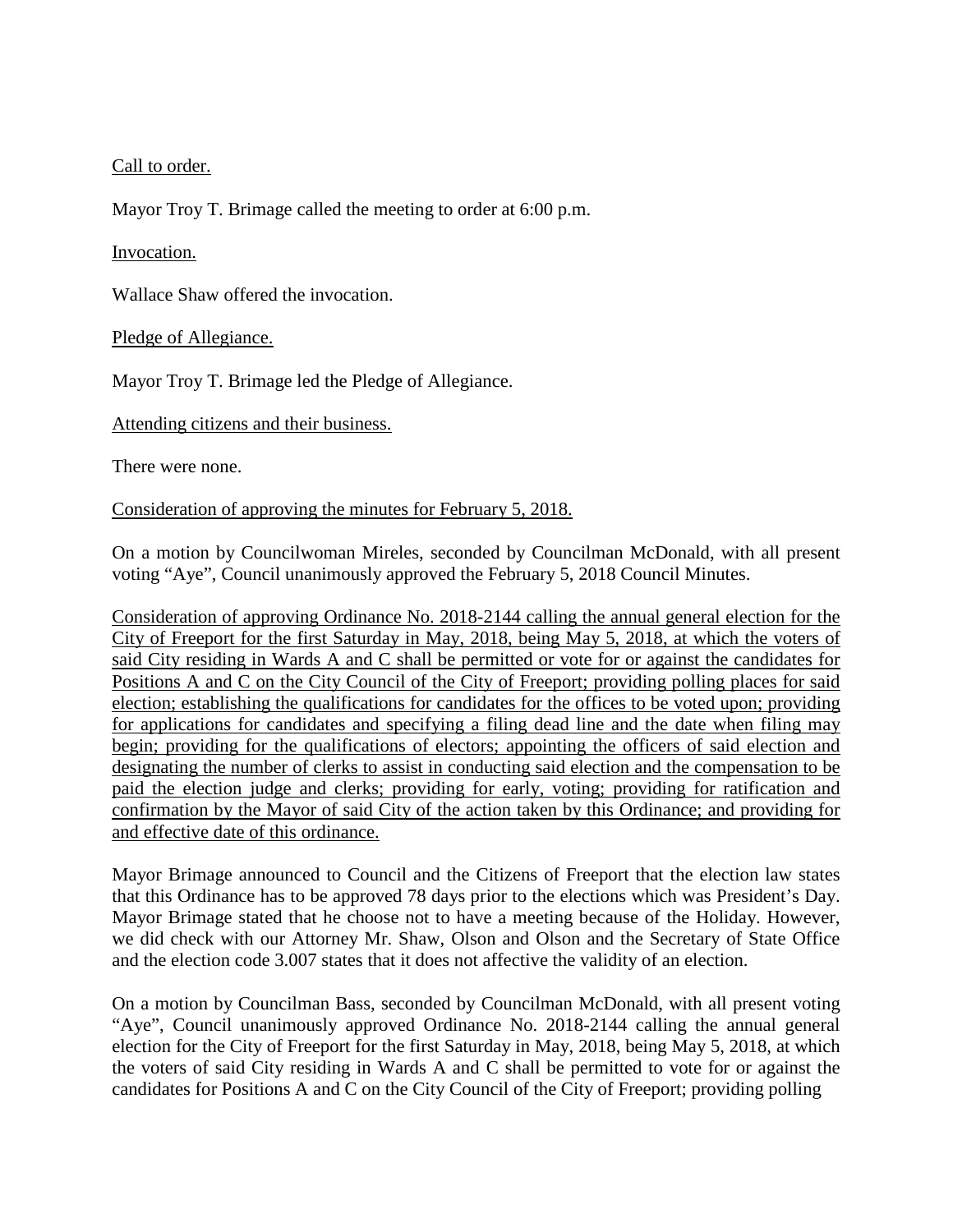places for said election; establishing the qualifications for candidates for the offices to be voted upon; providing for applications for candidates and specifying a filing dead line and the date when filing may begin; providing for the qualifications of electors; appointing the officers of said election and designating the number of clerks to assist in conducting said election and the compensation to be paid the election judge and clerks; providing for early, voting; providing for ratification and confirmation by the Mayor of said City of the action taken by this Ordinance; and providing for and effective date of this ordinance.

Consideration of approving Ordinance No. 2018-2145 calling A Charter Amendment Election on the question of adopting three (3) amendments to the Home Rule Charter of said City; providing for two (2) municipal polling places and designating the location thereof; providing for the qualification of electors; providing for the appointment of the officers of said election, for designating the number of clerks to assist in conducting said election, and for the compensation to be paid the election judge and clerks; providing for early voting; providing for ratification and confirmation by the Mayor of said city of the action taken by this ordinance; providing a severance clause; and providing that this ordinance shall take effect and be in force from and after is passage and adoption.

On a motion by Councilman Bass, seconded by Councilman Yates, with all present voting 4 to 1 Council approved Ordinance No. 2018-2145 calling A Charter Amendment Election on the question of adopting three (3) amendments to the Home Rule Charter of said City; providing for two (2) municipal polling places and designating the location thereof; providing for the qualification of electors; providing for the appointment of the officers of said election, for designating the number of clerks to assist in conducting said election, and for the compensation to be paid the election judge and clerks; providing for early voting; providing for ratification and confirmation by the Mayor of said city of the action taken by this ordinance; providing a severance clause; and providing that this ordinance shall take effect and be in force from and after is passage and adoption. Councilman McDonald voted "Nay"

Consideration of approving an Ordinance No. 2018-2146 closing a portion of Ash Street South of 9th Street, and authorizing the Mayor to sign and the City Secretary to attest deeds without warranty conveying 15 feet each to adjacent property owners and retaining the center 30 feet.

Mayor Brimage stated that this has been an ongoing situation and there were three different scenarios that could be done to keep everyone happy in this situation. Considering that the requirement for a city street is 26 feet so the fire trucks can go thru the City would retain 30 feet, 15 feet to Mr. Marquez and 15 feet to Mr. Gomez. Mayor Brimage stated that he also met with Mr. Hayes and that he was ok with doing it this way.

Councilman Bass asked Mr. Hayes and Mr. Marquez if they were ok with this proposal and they both said yes. He stated that he had a problem in the ROW for potential development and he also had issues with his interpretation of the law but he said the people that are involved are ok.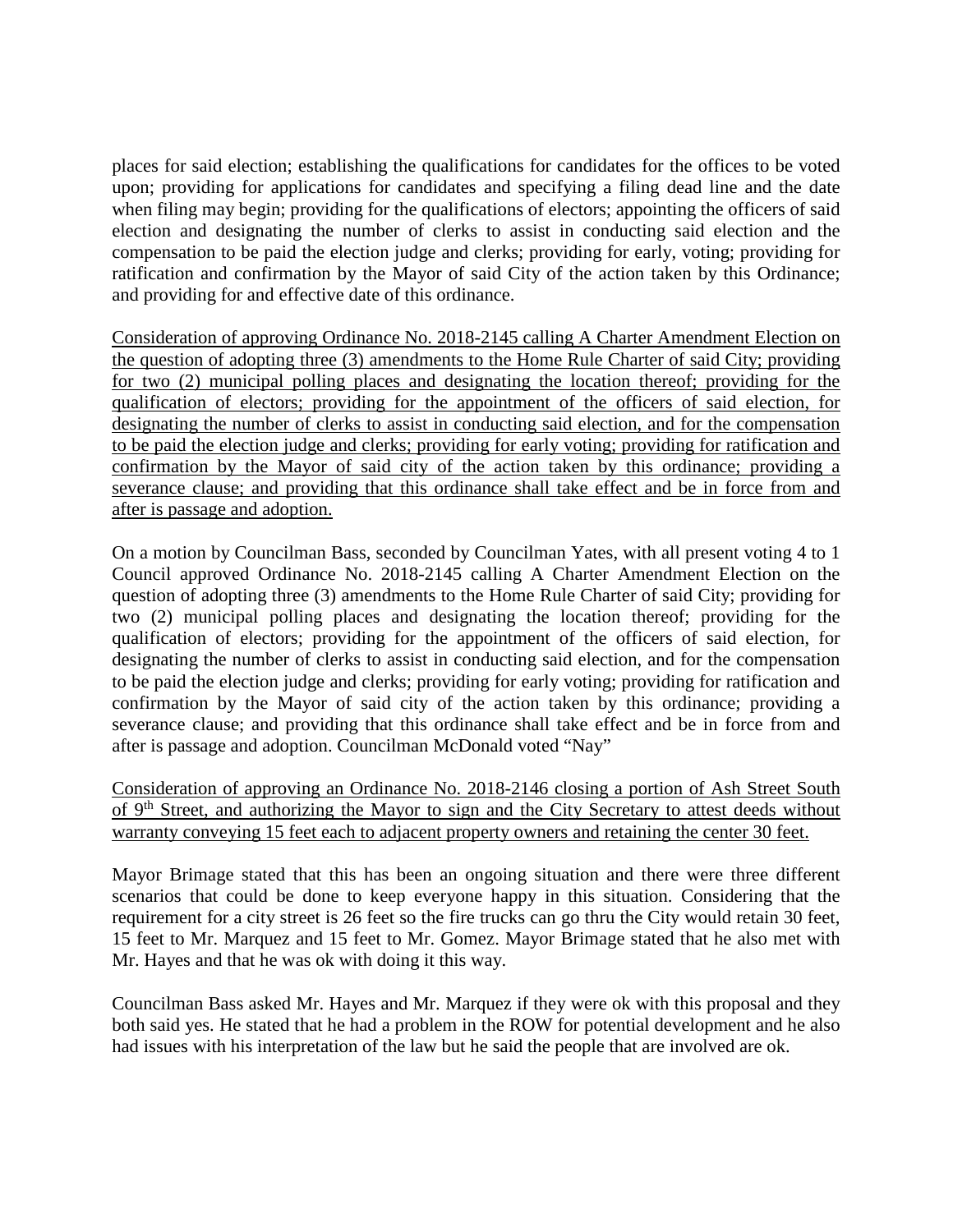Councilman McDonald stated that there were still utilities behind the property and that he wants to make sure we have a way to access them so that we don't have to tear down fences and continue to replace them like we have in the past.

On a motion by Councilman Yates, seconded by Councilman Bass, with all present voting "Aye", Council unanimously approved an Ordinance No. 2018-2146 closing a portion of Ash Street South of 9<sup>th</sup> Street, and authorizing the Mayor to sign and the City Secretary to attest deeds without warranty conveying 15 feet each to adjacent property owners and retaining the center 30 feet.

# Consideration of approving Ordinance 2018-2147 amending the budget for 2017-2018.

Mr. Welch gave the dollar amounts for the budget adjustment. Mayor Brimage stated that in order for us to focus on the infrastructure and fix the streets we have to do the budget adjustment to pay for it. Councilman McDonald asked if we would be doing the work in house or have it hired out Mr. Welch said that we would have it hired out.

Councilwoman Mireles asked if they were going to fix 2nd Street. David Hoelewyn said it was tabled last year because of the way it was going to be done but that he would like to meet with council so they could discuss it.

Councilman McDonald stated that there are two layers on  $2<sup>nd</sup>$  street and that they just keep adding on to the top of the road.

Councilman Yates asked about the bidding process and if David would be going out for sealed bids.

On a motion by Councilwoman Mireles, seconded by Councilman McDonald, with all present voting "Aye", Council unanimously approved Ordinance 2018-2147 amending the budget for 2017-2018.

Consideration of approving Resolution No. 2018-2537 authorizing Crime Victim's Advocate Position to be operated for the 2018-2019 and 2019-2020 Fiscal Year.

Tabled

## Consideration of accepting Racial Profiling Report for 2017.

Police Chief Garivey stated that the racial profiling report is mandated by the state and it has to by law be shared with Mayor and Council. He said that he is proud of his department and they are all following protocol.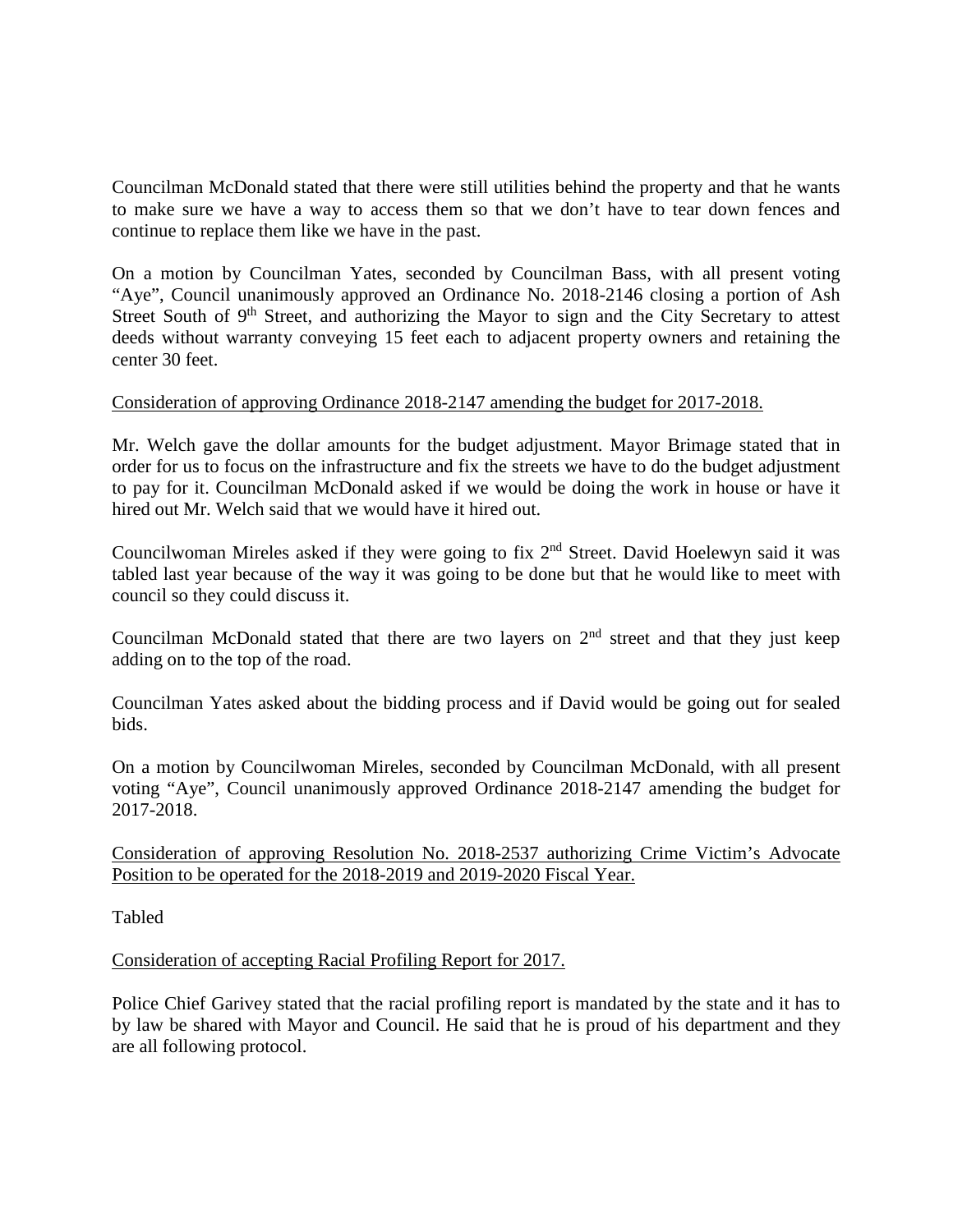## Consideration of setting a date for Public Hearing on a proposed Rental Inspection Ordinance.

Mayor Brimage said he wanted citizens, landlords, or renters to come in and express their concerns, support or against a stringent rental inspection ordinance. Set the Public Hearing date for March 20, 2018.

On a motion by Councilman McDonald, seconded by Councilman Bass, with all present voting "Aye", Council unanimously approved setting a date for Public Hearing on a proposed Rental Inspection Ordinance.

## Consideration of setting a date for Public Hearing to discuss road improvements for Ward A-D.

Mayor Brimage said the he wanted to hear from the citizens of Freeport and to express their concerns are on our roads. Set the Public Hearing date for March 20, 2018.

On a motion by Councilman McDonald, seconded by Councilwoman Mireles, with all present voting "Aye", Council unanimously approved setting a date for Public Hearing to discuss road improvements for Ward A-D.

Consideration of approving a Temporary Easement for placement Area 88 (Bryan Beach State Park Site) and authorizing the Mayor and the City Secretary to execute and attest the same.

Mayor Brimage said that Corps. Of Engineers has had a lease with the City for years and it wouldn't hurt the City it's just land that they are dredging out the intercostal and pumping mud on to the land out on the wetlands onto Bryan beach. Mayor Brimage also stated that this is a temporary easement until we can come up with an agreement so they can continue to dredge the intercostal.

Councilman Bass asked how long the temporary easement was and at one time the drainage district sent a letter stating our levees didn't meet specifications and that we would lose certification for the flood insurance. Mayor Brimage said he didn't believe the P88 agreement will have any leverage on fixing the levee road.

Councilman McDonald asked if you could still travel levee road Mayor Brimage stated just at night.

Mayor Brimage stated we have 2 years to decide what we want to do and maybe we can get the road redone for a longer term lease.

On a motion by Councilman Bass, seconded by Councilman McDonald, with all present voting "Aye", Council unanimously approved a Temporary Easement for placement Area 88 (Bryan Beach State Park Site) and authorizing the Mayor and the City Secretary to execute and attest the same.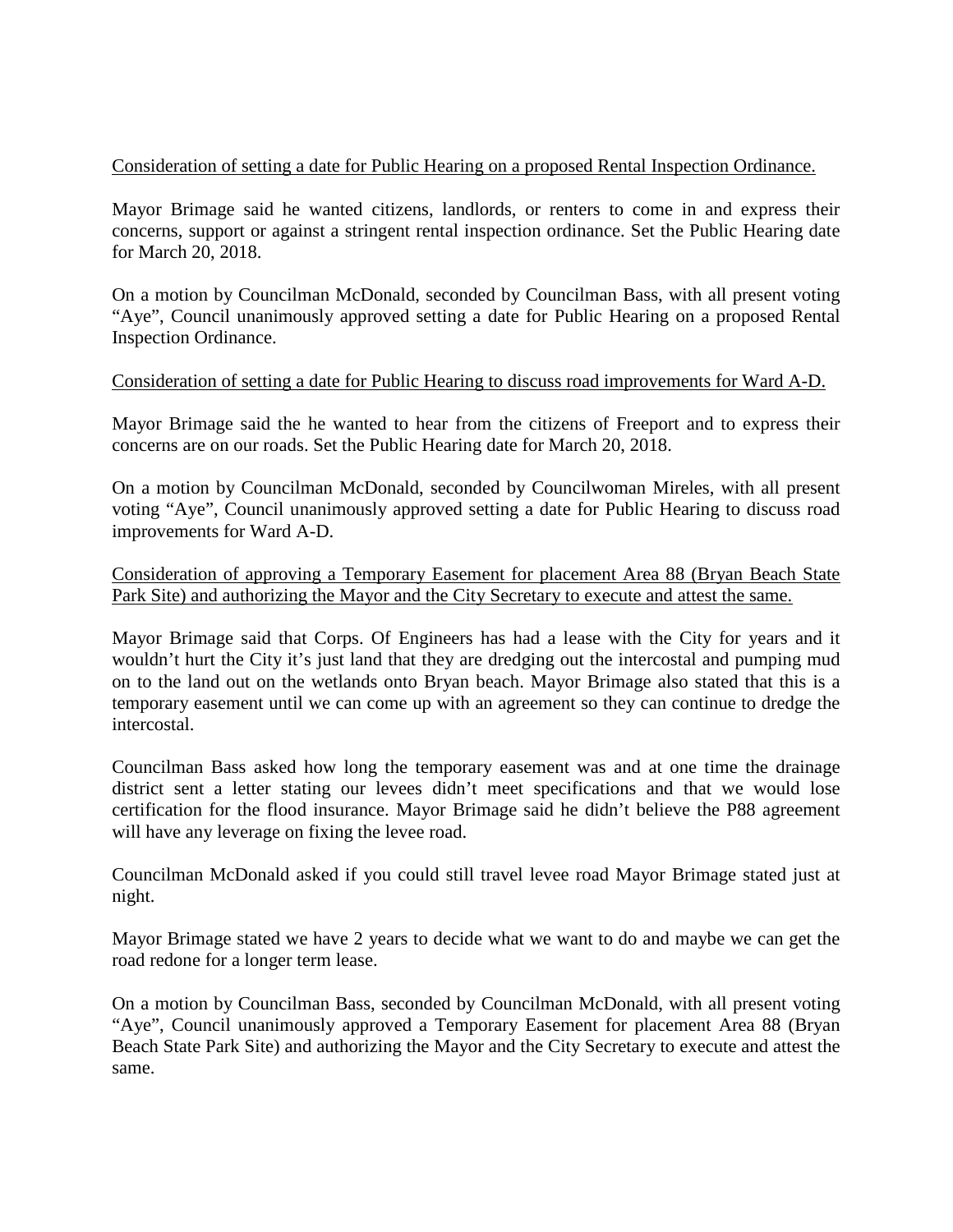# Consideration of taking action on any item discussed in Executive Session.

No action taken.

Work Session:

Mayor Troy T. Brimage announcements and comments.

Mayor Brimage said he would update when they get to the Work Session.

Councilman McDonald Ward A announcements and comments.

Councilman McDonald East End of town is getting to look vacant and the Port is taking more trees and houses down.

Councilman Bass Ward B announcements and comments.

Councilman Bass stated he had questions about the alleys.

### Councilwoman Mireles Ward C announcements and comments.

Councilwoman Mireles stated that she had to call Vernor Material and let them know that a truck was speeding down the East End. She said there is residents that still live their and they needed to be careful. She also stated that she spoke to David and addressed her concerns in her Ward about the streets.

#### Councilman Yates Ward D announcements and comments.

Councilman Yates mentioned if our insurance rates go up on account of levee road maybe they could put in another detention pond.

Updates on current infrastructure.

## Update by Jerry Meeks on Alley Projects.

Mayor Brimage stated that this is money that Jerry had left over from another project and instead of returning it the City allocated it to continuing the upgrade of the alley's and that is what Mr. Meeks is going to talk about.

Mr. Meeks handed out a drawing of the alley's and sewer lines that were being replaced. He said 50 percent of it was done. Councilman Bass asked who was doing the work besides Veolia and if there was a contract with Veolia and SJC. Councilman Bass asked to see a contract. He also stated that the recovery process that isn't Veolia's responsibility but SJC is not being done in an appropriate matter. Mayor Brimage advised that the City is done with SJC and they still need 11 alleys' to be finished. Mr. Meeks agreed to get contract between Veolia and SJC to Mr. Bass.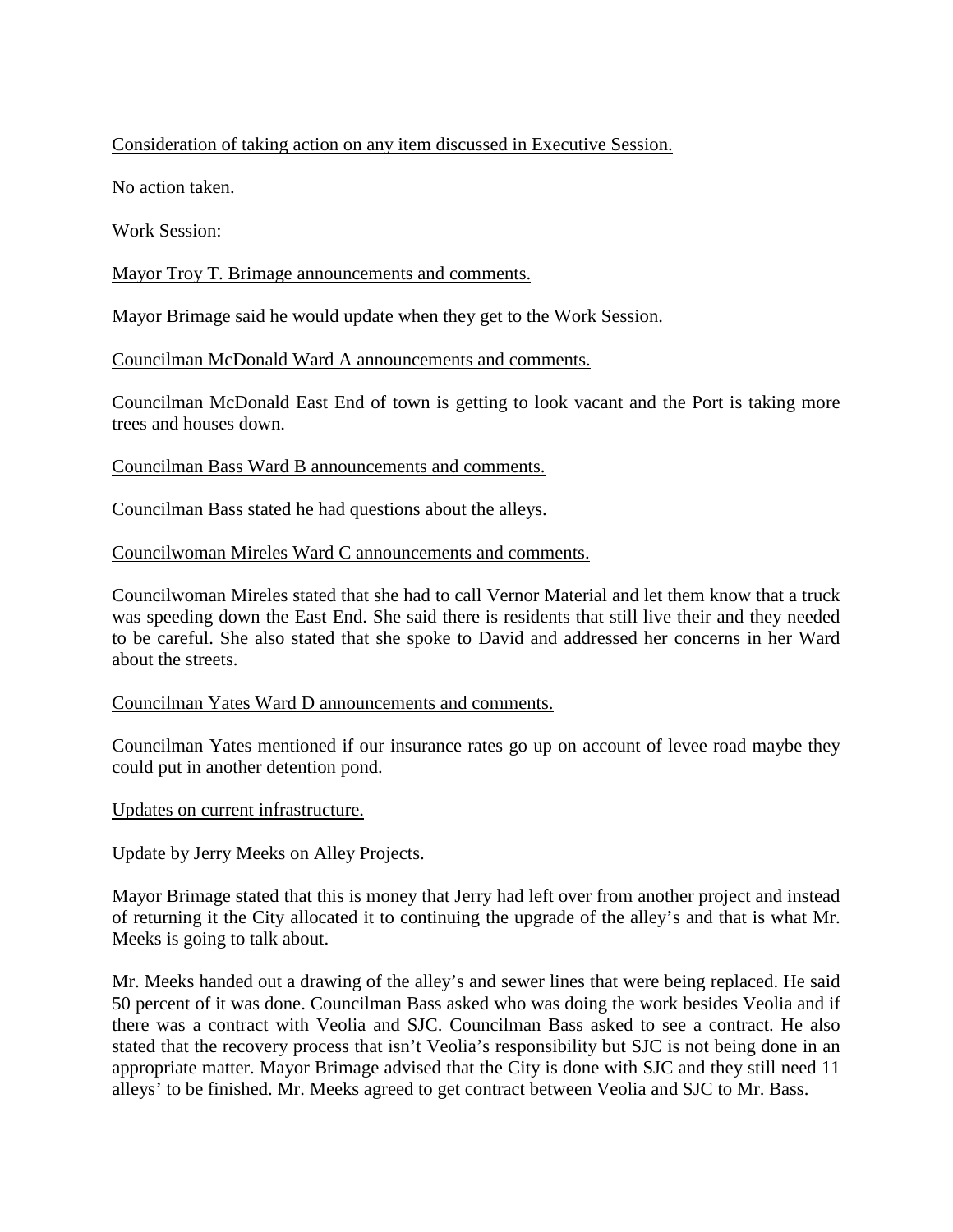Councilwoman asked if there was a different material that could be used for our alleys so we could get more than what we are paying for.

Councilman Yates asked how much it was for one alley David Hoelewyn said \$10,000 per alley.

Councilman Bass asked to camera the sewer lines that were under asphalt to make sure they were ok.

## Update by Jerry Meeks on sewer repair.

Mr. Meeks said that the sewer repair on the East End is complete. Ms. Williams thanked Veolia for everything they did on the East End. He stated that they would start repairing the sewer line on South Avenue I and then start working on the water line on Broad Street.

### Update on Storm Pumps for Velasco Drainage and City.

Mayor Brimage stated that Velasco Drainage said they would be replacing the pumps that they lost during Harvey.

David Hoelewyn said the City would have 2 new pumps and 2 rebuilt pumps.

### Update on Hwy 288 and Brazosport Blvd.

Mayor Brimage spoke to Mark McGuire from TX DOT and he said that they would be starting in 2 weeks. He advised everyone to call Mr. McGuire and voice your concerns about 288.

Melanie Oldham asked if TX DOT would tell us where the money went. Mayor Brimage stated he didn't know.

#### Update on light at Hwy. 36 and Velasco repair.

Kim Townsend stated it is fixed but that the light was put at an angle and doesn't give off that much light.

#### Update on Downtown Parking Lot.

Mayor Brimage stated that it is done and has 30 parking spots.

#### Update on parking in front yard Ordinance.

Billy Shoemaker said the Ordinance has passed as of October  $16<sup>th</sup>$  he said they have been giving courtesy notices and notifying people with door hangers. He stated quite a few people have responded to it and in the next few weeks they will start issuing letters to the people that have not responded. Councilman Bass asked Billy if next time he could bring an updated tally for the number of people that have been given citations or notices. Councilman Yates asked if this was just front yards Billy said yes the Ordinance just states front yard only.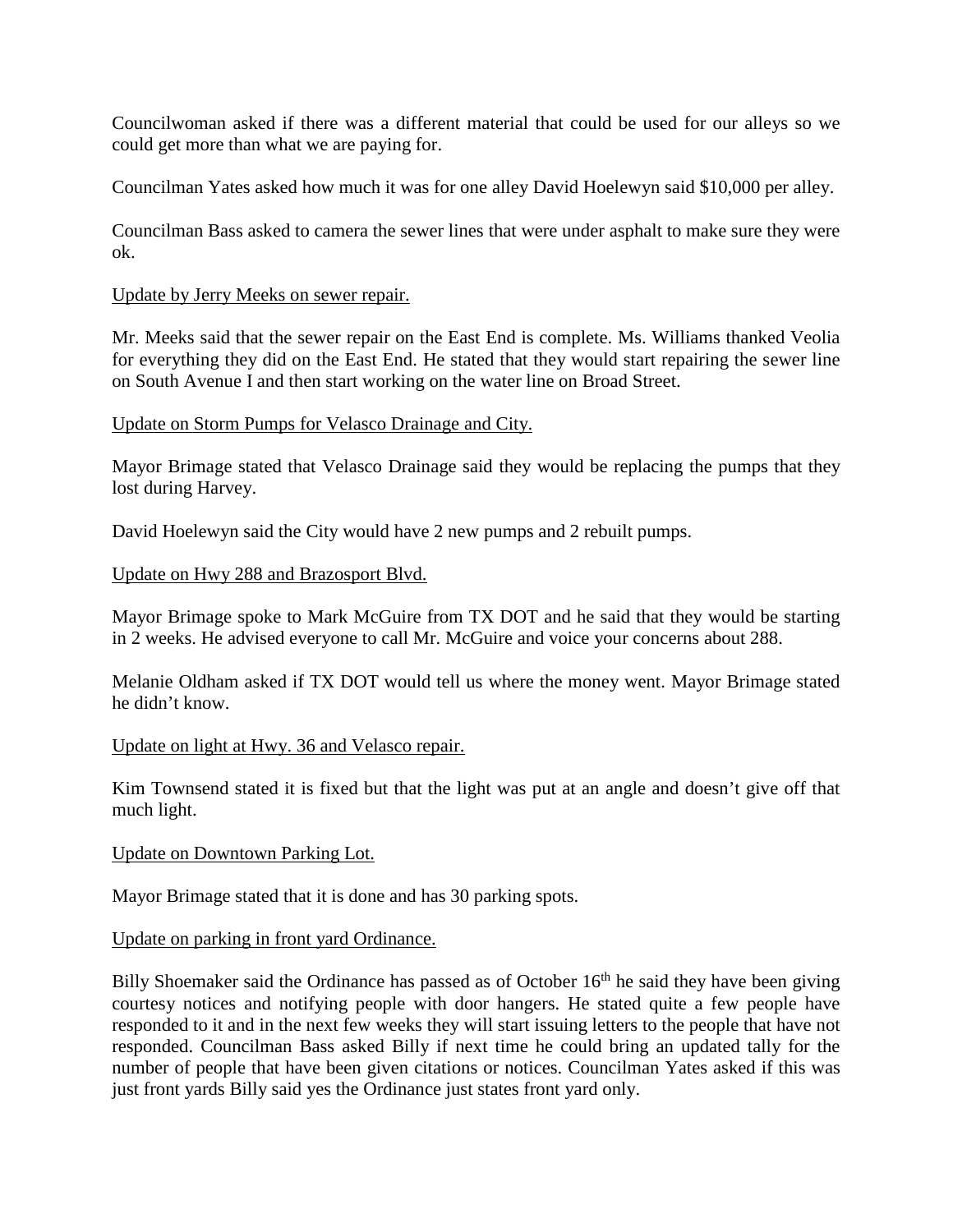## Update on Master Plan and the next meeting dates.

Jennifer Hawkins said it will be held Thursday March 8, 2018. Mayor Brimage asked about the whole master plan date and Jennifer said it would be held sometime in August.

## Update on Reports / Concerns from Department heads.

Mayor Brimage asked if anyone had any concerns to the Department Heads.

Sabrina Brimage asked Billy Shoemaker about a house on the corner by the Rec. Center. Billy stated he would go take a look at it.

Citizen asked David Hoelewyn about a generator by Superior if it was in good working condition. David Hoelewyn said yes it was working and does a cycle every Tuesday or Thursday it fires itself up and runs for so long and then cuts off.

Citizen asked David Hoelewyn if there was an electrician or anyone on contract that could come and maintain the pumps. Mr. Hoelewyn stated that the City doesn't have anyone but they are working with different companys.

Melanie Oldham asked Mr. Hoelewyn who was the one to determine what streets were going to be done. Mr. Hoelewyn said he was told to do those streets. Melanie asked who over ruled Mr. Hoelewyn. Mayor Brimage stated that was the past and we will have a public hearing so the citizens can tell us what streets to repair.

Jeff Pena stated that he filled out his application to be a candidate for Ward A and that he had some technicalities that may disqualify him from running. He wanted to know how was this ordinance on the general election going to be passed if the ordinance needed to be passed prior to a certain date. Mayor Brimage stated in section 3.005 in the election code that it's a 78 day requirement and in section 3.007 it states if the City misses the 78<sup>th</sup> day that it does not affect the validity of the election. Mr. Pena stated in terms of the flexibility to the dates that the city was awarded to the state he was curious if the same flexibility might be awarded to him. Mayor Brimage stated he would get with Mr. Shaw and Olson and Olson. Mayor Brimage also thanked him for being on the EDC board and encouraged him to run again.

#### Update on the ability to pay water bill online.

Mayor Brimage stated it would be no cost to the city and the ability to pay the water bill on your phone will be coming soon.